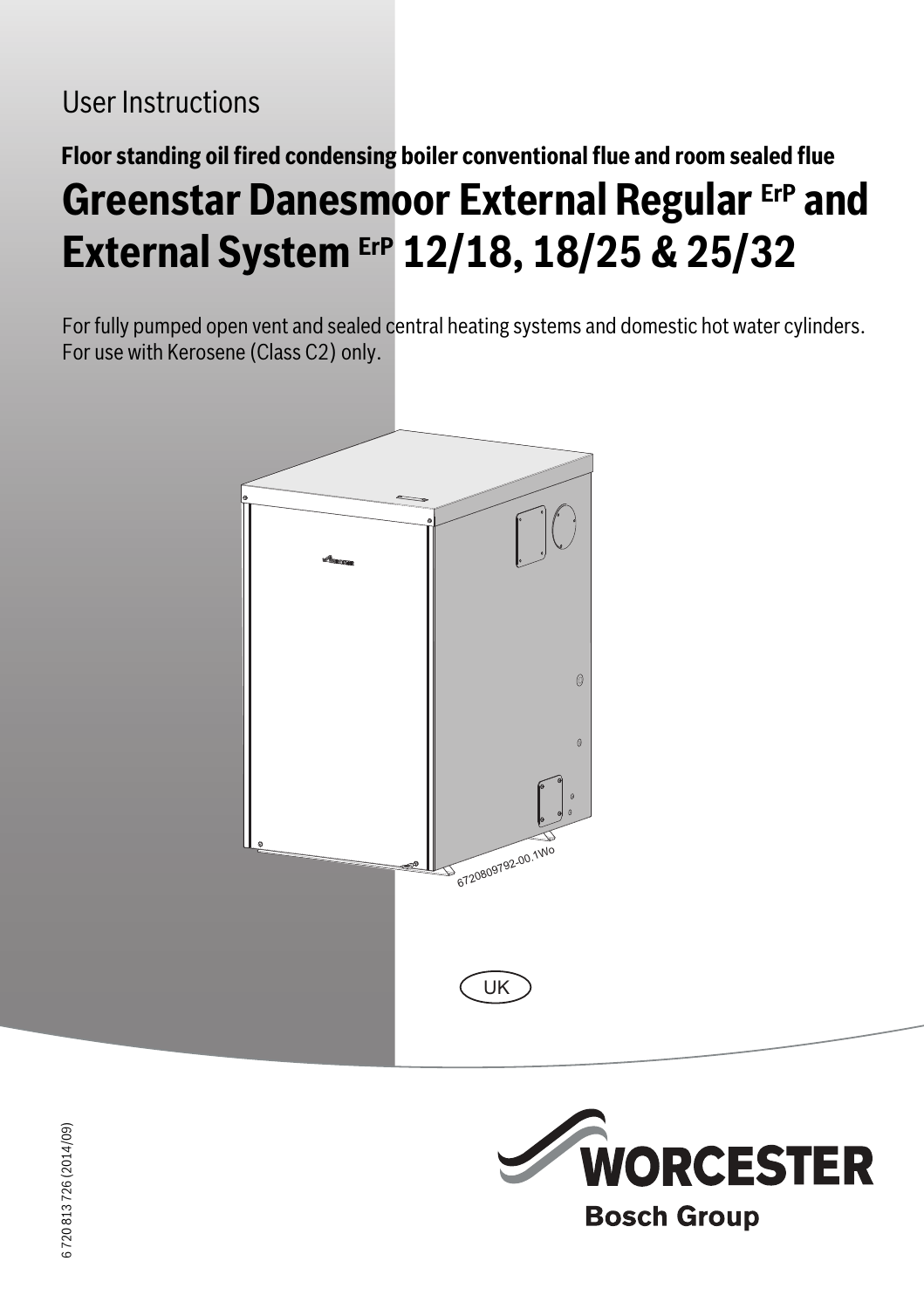

# **Preface**

# **Please read these instructions carefully**

These instructions are applicable to the Worcester, Bosch Group appliance model stated on the front cover only.

These instructions apply in the UK only and must be followed except for any statutory obligation.

After installation please leave this User instruction Manual, Installation, Commissioning and Servicing Instructions and completed Benchmark Checklist with the user.

## **Dedicated to heating comfort**

Thank you for purchasing a Greenstar oil-fired condensing appliance manufactured by Worcester, Bosch Group. The company prides itself on manufacturing appliances to the strictest quality control standards throughout every stage of production.

Worcester, Bosch group has led the field in innovative appliance design and performance for over 50 years. This heritage means all our products are of exceptional quality and proven reliability.

The Greenstar range in particular is extremely energy efficient, offering you economical running costs and value for money. It is amongst the top energy rated appliances available.

There is also the reassurance of our parts and labour guarantee - backed up by Worcester Total Cover, an optional complete maintenance scheme to keep your appliance operating at peak condition and efficiency.

# **Contents**

| 7.1<br>9.1        | Fault or breakdown  13<br>Energy saving  14<br>Tips on energy saving $\dots\dots\dots\dots\dots\dots\dots$ 14                           |
|-------------------|-----------------------------------------------------------------------------------------------------------------------------------------|
|                   |                                                                                                                                         |
|                   |                                                                                                                                         |
|                   |                                                                                                                                         |
| 6.1<br>6.2<br>6.3 | <b>Boiler installation</b>                                                                                                              |
|                   | External filling loop (sealed system only)  8                                                                                           |
| 4.1<br>4.2        |                                                                                                                                         |
|                   | 3.2.2 Setting the heating temperature<br>$3.2.3$ Controlling the central heating $\ldots \ldots \ldots \ldots$<br>3.2.4Frost protection |
| 3.1<br>3.2        | Using your boiler<br>Operating the boiler<br>3.2.1 Switching the boiler on/off                                                          |
| 2.1<br>2.2<br>2.3 | General Information<br>Energy efficiency<br>Servicing $\ldots \ldots \ldots \ldots \ldots \ldots \ldots \ldots \ldots$                  |
| 1.1<br>1.2        | Key to symbols and safety instructions  3                                                                                               |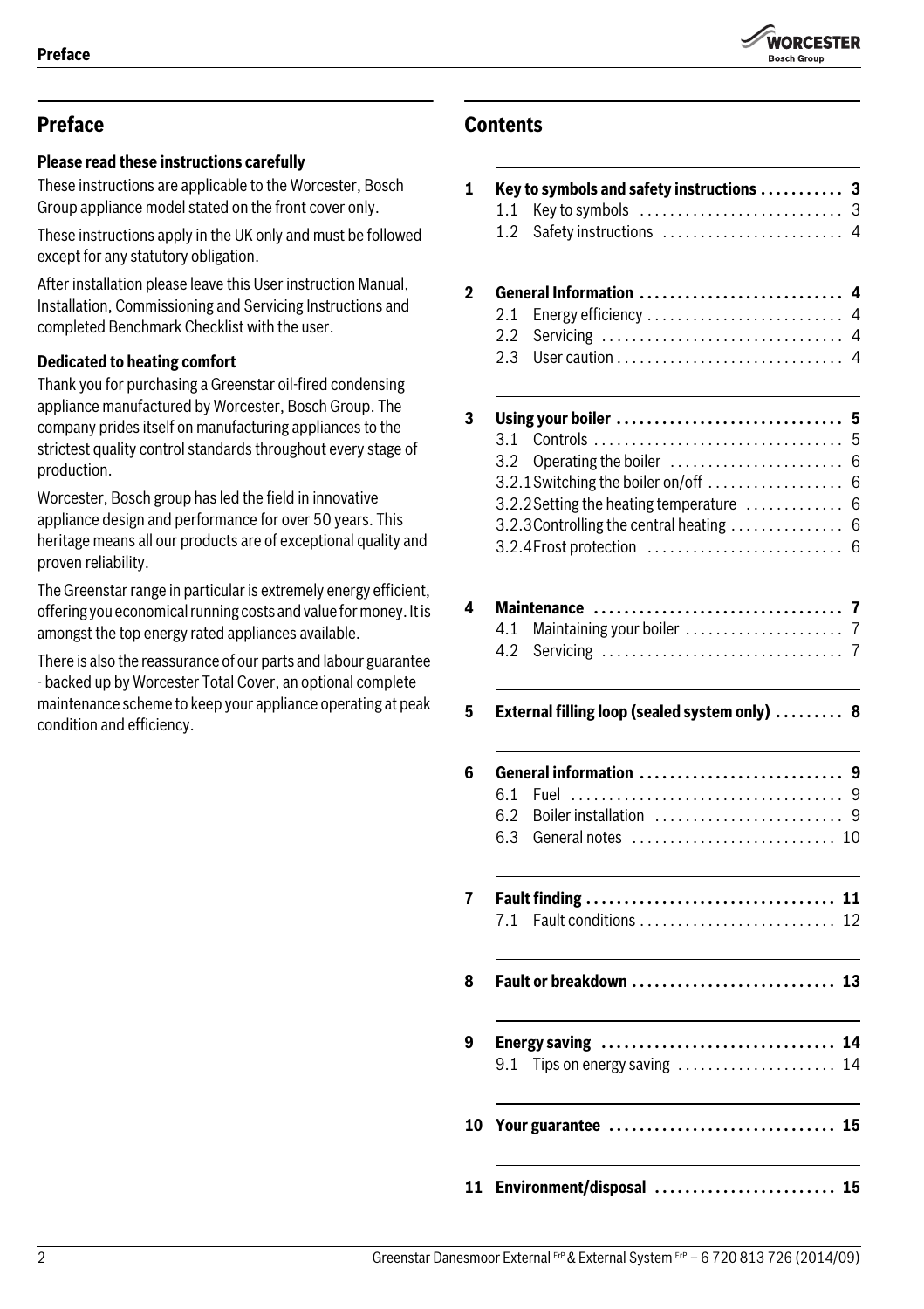

# **1 Key to symbols and safety instructions**

## <span id="page-2-0"></span>**1.1 Key to symbols**

#### **Warnings**



Safety instructions in this document are framed and identified by a warning triangle which is printed on a grey background.

The following keywords are defined and can be used in this document:

- **NOTICE** indicates a situation that could result in damage to property or equipment.
- **CAUTION** indicates a situation that could result in minor to medium injury.
- **WARNING** indicates a situation that could result in severe injury or death.
- **DANGER** indicates a situation that will result in severe injury or death.

#### **Important information**



This symbol indicates important information where there is no risk to people or property.

#### **Additional symbols**

| <b>Symbol</b>            | <b>Meaning</b>                                                                 |
|--------------------------|--------------------------------------------------------------------------------|
| 1.                       | a numbered step in an action sequence                                          |
|                          | a step in an action sequence                                                   |
| $\overline{\rightarrow}$ | a reference to a related part in the document or to<br>other related documents |
|                          | a reference number to identify or refer to a part or<br>item                   |
|                          | a list entry                                                                   |
|                          | a list entry (second level)                                                    |

*Table 1*

#### **Examples of additional symbols used**

## **A numbered step in an action sequence**

A sequence of numbered steps or actions carried out in a specific order to complete a task.

- 1. First action
- 2. Second action
- 3. Third action etc.

#### **A step in an action sequence**

A sequence of defined actions or steps carried out in order to complete a task.

- ▶ Action
- **Next action**
- etc.

## **A reference to a related part in the document or to other related documents.**

To refer the reader to a specific figure/table/section within the manual.

 $\rightarrow$  e.g. figure 1.

#### **A reference number to identify or refer to a part or item.**

In a related figure, items or parts identified by a sequential number.

## **List entries, first and second levels**

- A single component/item
- A component/list, made up of multiple parts/items.
	- Sub component or sublist of main component/list.
	- etc.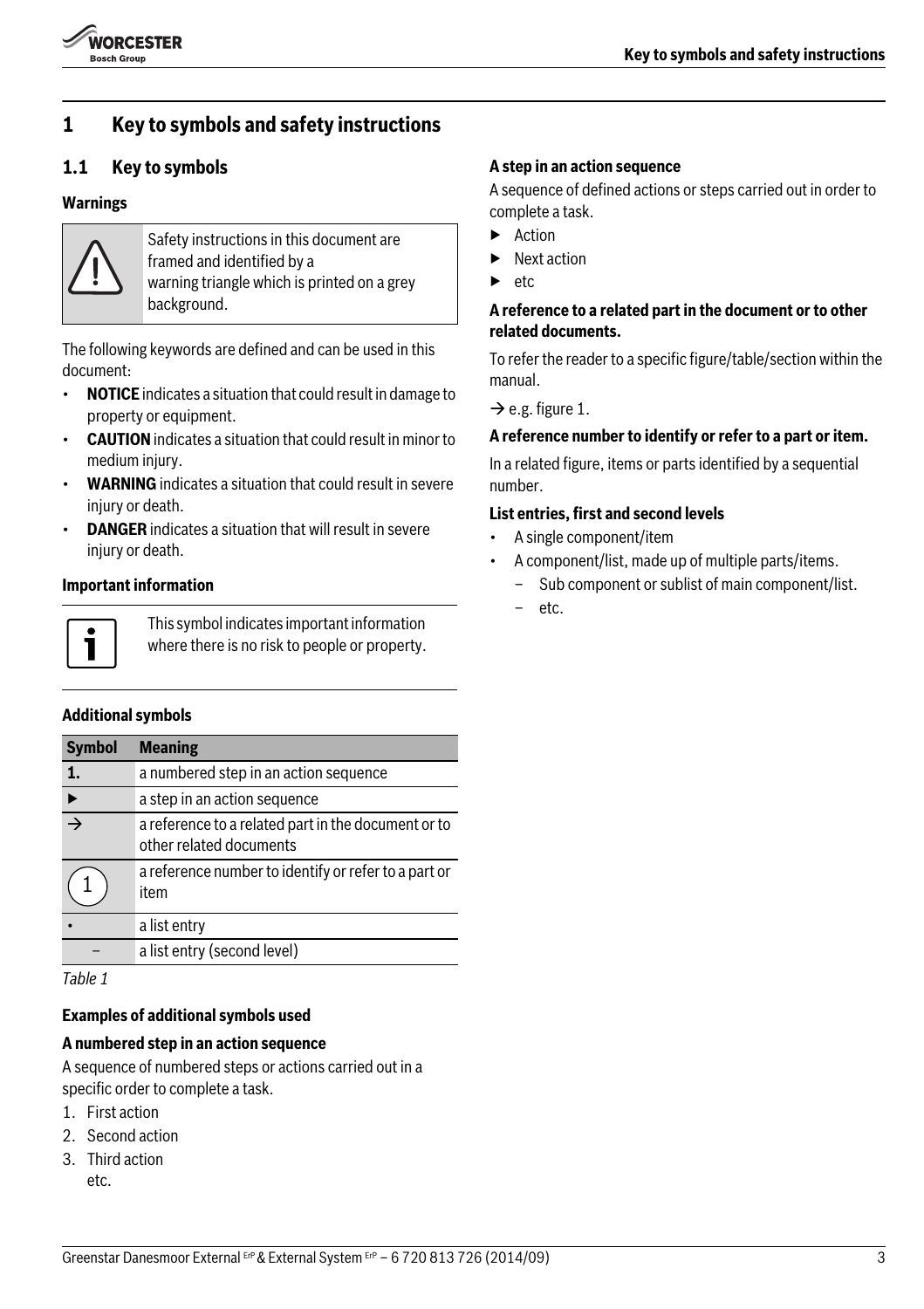

## <span id="page-3-0"></span>**1.2 Safety instructions**

These operating instructions are intended for the user of the heating system.

- $\blacktriangleright$  Read any operating instructions (boiler, heating controls, etc.) carefully before operation and keep them.
- $\triangleright$  Observe the safety instructions and warnings.

## **Oil fumes or leaks from the appliance**

If you smell oil fumes, observe the following rules.

- $\blacktriangleright$  Extinguish any naked flames
- $\blacktriangleright$  Isolate the electrical supply
- $\blacktriangleright$  Isolate the fuel supply to the boiler
- ▶ Open windows and doors
- **Rectify the fault**

## **Health and safety**

The appliance contains no asbestos and no substances have been used in the construction process that contravene the COSHH Regulations (Control of Substances Hazardous to Health Regulations 1988). Where applicable, the CE mark indicates compliance with relative EU Directives.

## **Combustion air/room air**

The air in the installation room must be free of combustible or chemically aggressive substances.

- $\triangleright$  Do not use or store combustible or explosive materials (paper, propellants, thinners, paints, etc.) within the vicinity of the appliance.
- $\triangleright$  Do not use or store corrosive substances (solvents, adhesives, chlorinated cleaning agents, etc.) within the vicinity of the appliance.

#### **Appliance operation:**

This appliance can be used by children aged from 8 years and above and persons with reduced physical, sensory or mental capabilities or lack of experience and knowledge, if they have been given supervision or instruction concerning the use of the appliance, in a safe way, and understand the hazards involved.

Children shall not play with the appliance.

Cleaning and user maintenance shall not be made by children without supervision.

## **Intended use**

This appliance must only be used as a heat appliance in a sealed hot water heating system for domestic purposes.

Any misuse or unauthorised modifications to the appliance, flue or associated accessories and heating system will invalidate the guarantee.

• Do not modify the appliance or flue system in any way.

Worcester, Bosch Group accepts no liability arising from any such actions. This does not affect your statutory rights.

# <span id="page-3-1"></span>**2 General Information**

## <span id="page-3-2"></span>**2.1 Energy efficiency**

Energy efficiency information is given in the Installation, Commissioning and Servicing Instructions supplied with the appliance.

## <span id="page-3-3"></span>**2.2 Servicing**

The Service Checklist can be found at the rear of the boiler's installation instructions. It will be required in the event of any guarantee work and may be required by the local Building Control Inspector.

- $\blacktriangleright$  Have the boiler serviced regularly by a competent, OFTEC registered engineer.
- $\blacktriangleright$  Ensure that the service engineer completes the Service Record, at the rear of the Installation, Commissioning and Servicing Instruction manual, after each service.
- ▶ Have any work carried out only by a competent, OFTEC registered engineer.
- $\blacktriangleright$  Always use original spares, to help maintain the efficiency, safety and reliability of the appliance.

## <span id="page-3-4"></span>**2.3 User caution**

It is forbidden for any interference with the appliance other than those actions allowed in this document.



#### **CAUTION:** Incorrect use

▶ Any incorrect use can result in danger to the householder.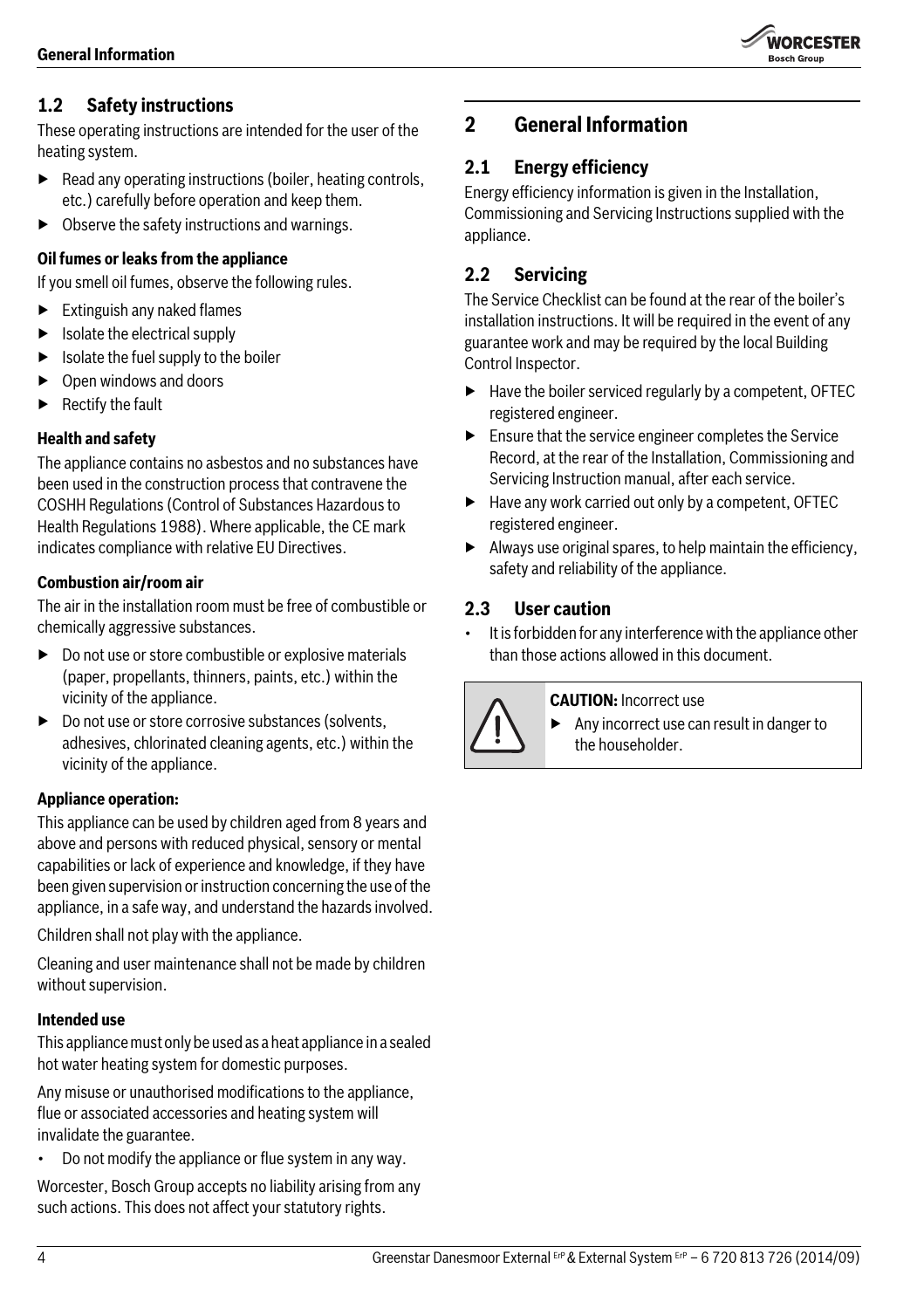

# <span id="page-4-0"></span>**3 Using your boiler**

## <span id="page-4-1"></span>**3.1 Controls**

- 4. Temperature control
- 5. Pressure gauge (System boiler only)
- 6. Boiler mode indicator
- 7. Mode switch
- 8. Reset button Heating (behind the front panel)
- 9. Reset button Flue thermostat (behind the front panel)
- 10. Lockout indicator / reset button (located behind the front panel on the burner control box see 'reset button locations' below).

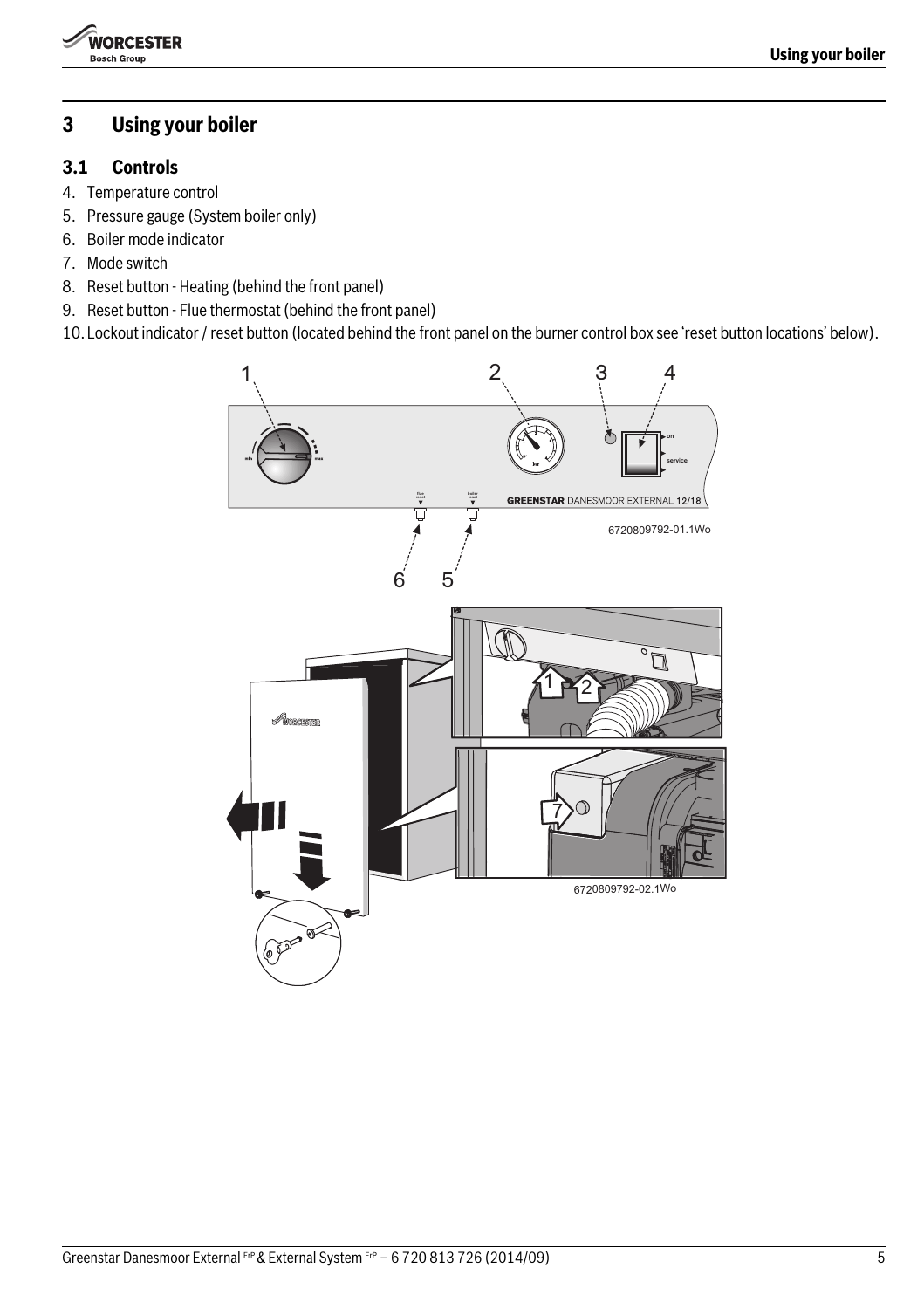## <span id="page-5-0"></span>**3.2 Operating the boiler**

### <span id="page-5-1"></span>**3.2.1 Switching the boiler on/off**

- ▶ To switch on the boiler; turn on the water, oil and electricity supply to the boiler.
- ▶ Check the programmer/timer is correct and is set to ON.
- $\triangleright$  Set the room thermostat to the desired setting.
- $\triangleright$  Open and set thermostatic radiator valves as required.
- ▶ Turn the boiler water temperature control to the required setting.
- ▶ To switch off the boiler; turn the programmer/timer to OFF for heating and hot water. If the boiler is left unused and exposed to freezing conditions; shut off all the mains supplies, isolate the boiler and drain the system and boiler.

**WORCESTER Bosch Group** 

## <span id="page-5-2"></span>**3.2.2 Setting the heating temperature**

- $\triangleright$  Turn the control clockwise to increase the water temperature. The demand light will illuminate until the water reaches the set temperature. Once the set temperature is reached the demand light extinguishes
- $\blacktriangleright$  Turn the control anti-clockwise to reduce the water temperature.





The minimum and maximum ranges of the temperature control positions are approximately 55°C to 81°C.

## <span id="page-5-3"></span>**3.2.3 Controlling the central heating**

- ▶ Set the programmer/timer to the correct time with the required ON/OFF periods.
- ▶ Turn the room thermostat to the temperature required.
- ▶ Set thermostatic radiator valves to the required temperature for each room.

## <span id="page-5-4"></span>**3.2.4 Frost protection**

- ▶ The appliance has a built-in frost thermostat to protect the internal components.
- $\blacktriangleright$  Frost thermostats can be wired into the boiler.
- ▶ Frost protection should be fitted to the system where the system is most exposed and at risk of freezing.



If there is no hot water or heating, check pag[e 11](#page-10-0) an[d 12](#page-11-0) for fault condition guidance.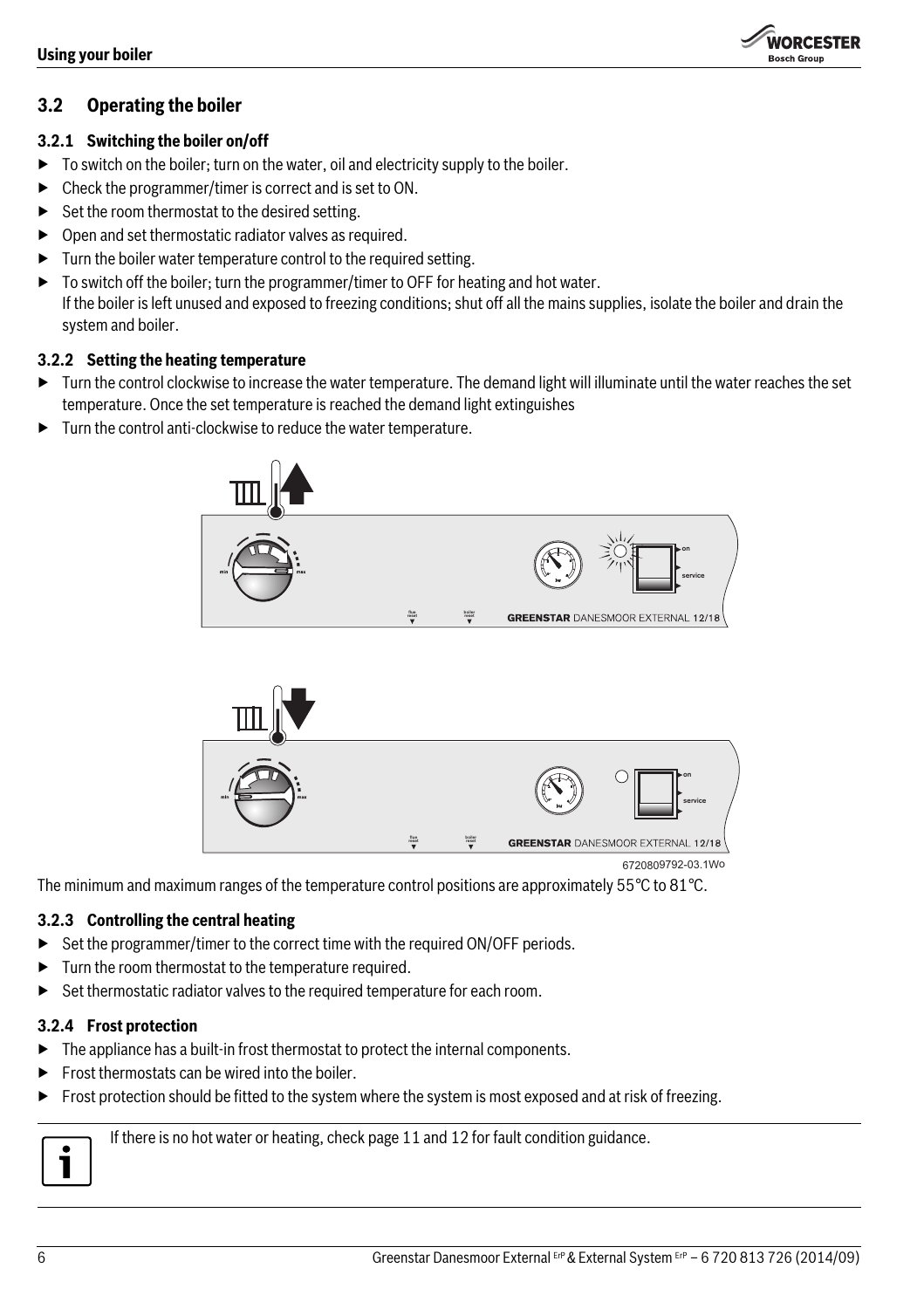

# <span id="page-6-0"></span>**4 Maintenance**

## <span id="page-6-1"></span>**4.1 Maintaining your boiler**

Your new boiler represents a long term investment in a reliable, high quality product.

In order to realise its maximum working life and to ensure it continues to operate at peak efficiency and performance, it is essential that servicing and maintenance checks are performed at least once a year by an OFTEC engineer or other suitably qualified person.

If you would like to know more about servicing options from Worcester, Bosch Group, please visit worcester-bosch.co.uk. Please tick the appropriate box on your warranty registration card for further details of the Worcester, Bosch Group Service Contract.

When your boiler requires servicing please contact a Worcester, Bosch Group contact centre (see the back cover for details).

In addition to the service contract we are pleased to offer a one -off annual service or breakdown call out for your boiler.

#### **Maintenance tips:**

- Regularly check the oil level in the tank
- Do not obstruct the flue outlet or the air inlet
- Regularly check the system pressure gauge, see chapter 4

## **Use in hard water areas**

In exceptionally hard water areas a device to prevent scale formation may be fitted. Installation of a scale inhibitor assembly should be in accordance with the requirements of the local water company.

An isolating valve should be fitted to allow for servicing.

## <span id="page-6-2"></span>**4.2 Servicing**

You must have the boiler regularly serviced by a competent, qualified OFTEC registered engineer using approved spares, to help maintain the economy, safety and reliability of the boiler. The boiler should be serviced once each year after installation unless the installation conditions and usage demand more frequent services.



Ensure that the service engineer completes the Service Record in the checklist after each service.

The completed checklist will be required in the event of any warranty work and may be required by the local Building Control Inspector.

The checklist and service interval record can be found at the rear of the Installation, Commissioning and Servicing Instructions.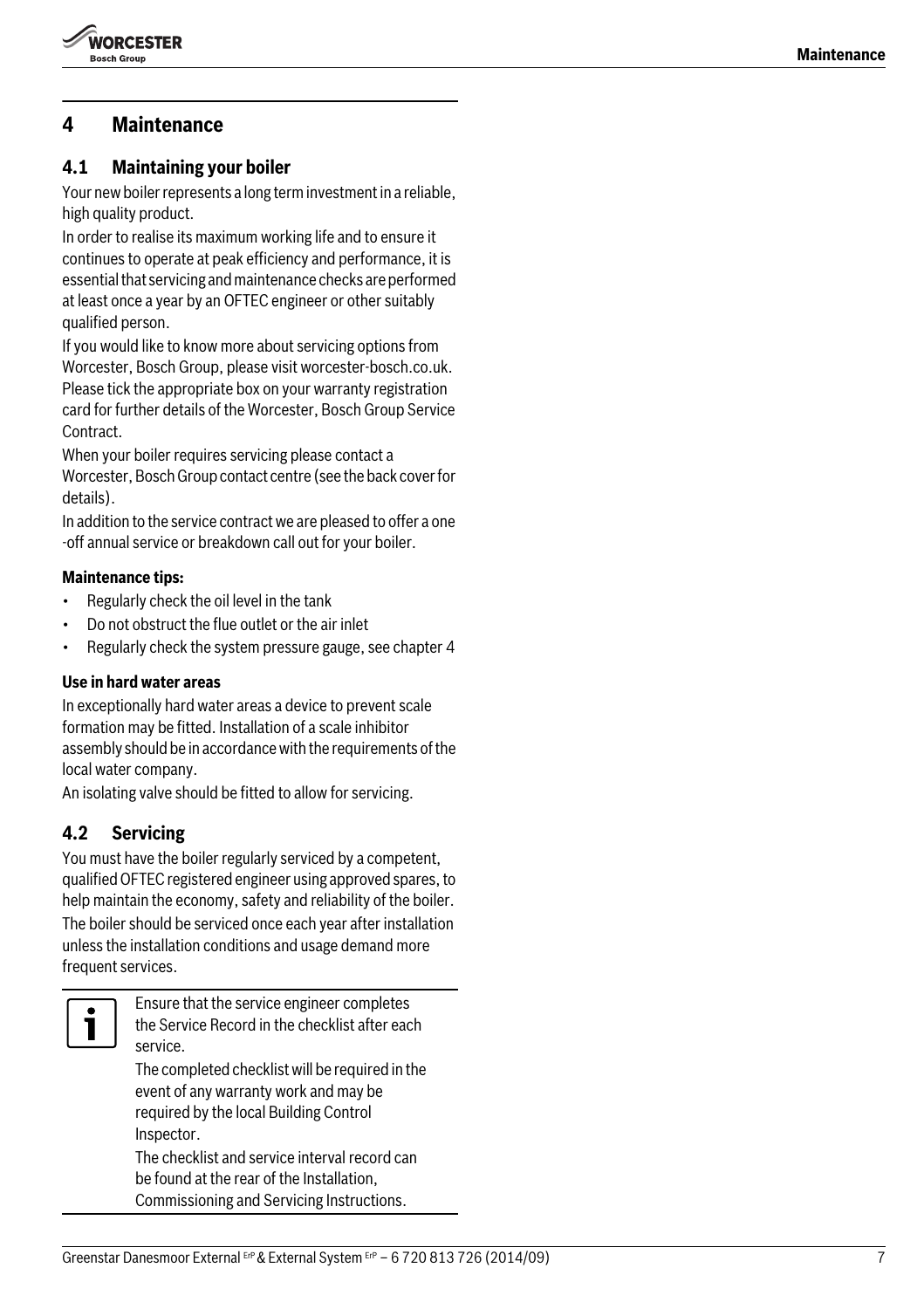

# <span id="page-7-0"></span>**5 External filling loop (sealed system only)**

This appliance is fitted to a sealed heating system which is pressurised. Your installer will advise you of the minimum and maximum pressure indicated on the pressure gauge.

- $\blacktriangleright$  Check regularly that the pressure is maintained.
- $\blacktriangleright$  If the pressure gauge reads less than 1 bar then the system requires re-charging.
- ▶ Contact your installer or maintenance engineer if a permanent significant decrease or increase in pressure is indicated on the pressure gauge.

Once the external filling loop has been located, follow the instructions for re-pressurising the system.

- 1. Unscrew blanking cap.
- 2. Attach the hose to the valves, screw on hand-tight.
- 3. Turn the handle/screwdriver slot through 90° to open the valves.
- 4. The handle/screwdriver slot will be in-line with the valves



<span id="page-7-1"></span>*Fig. 1 External filling loop*

- 5. When the pressure reaches between the 1 and 1.5 bar marks (zone A), turn the handle/screwdriver slot back, through 90°, to close the valve.
- 6. The handle/screwdriver slot will be at 90° to the valves
- 7. Remove the hose and replace the blanking caps.

If the pressure gauge reads more than 1.5 bar as a result of over filling, bleed one radiator until the pressure gauge returns to between 1 and 1.5 bar.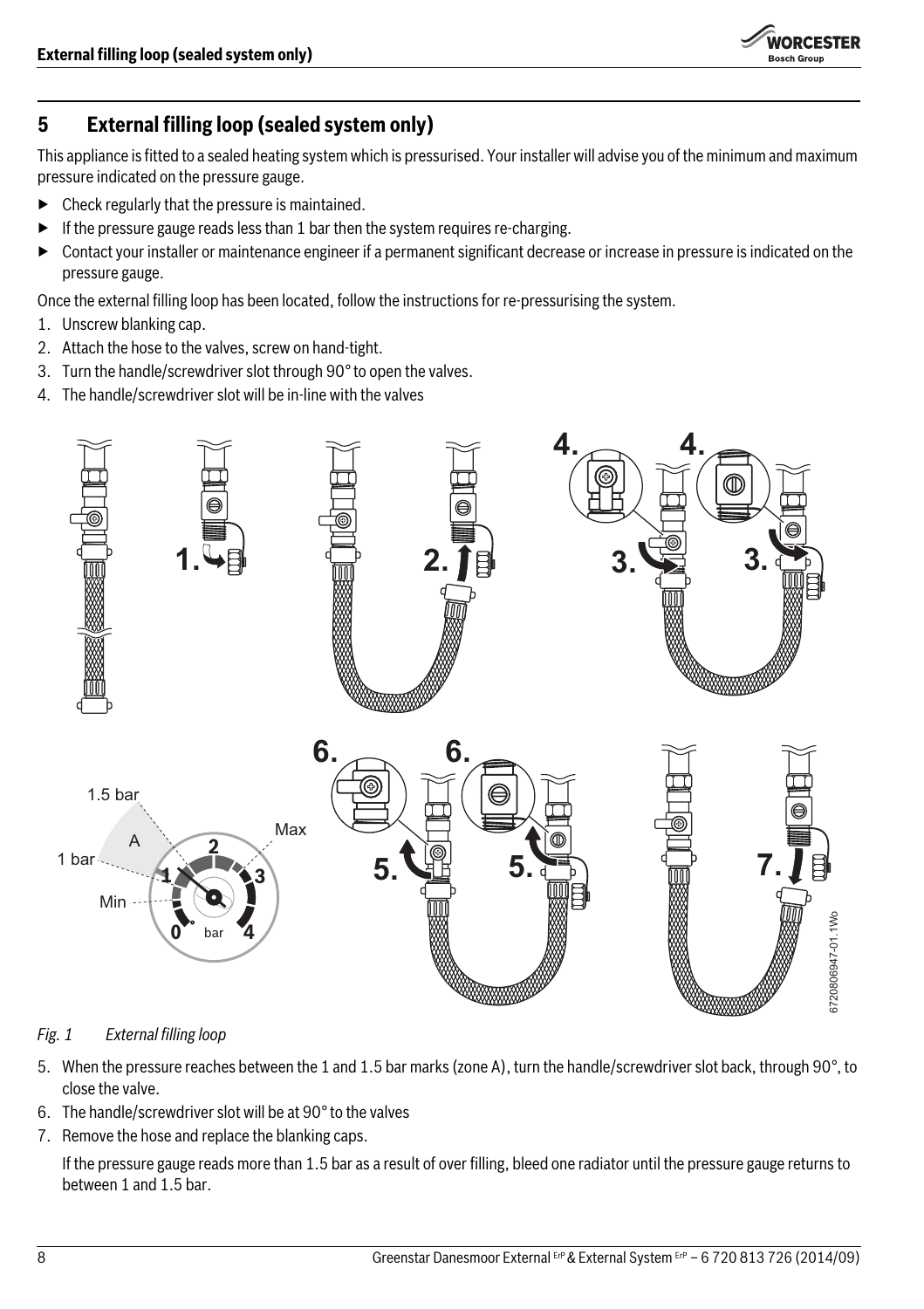

# <span id="page-8-0"></span>**6 General information**

## **WARNING:**

- External equipment operating at 230 Volts must not be serviced or repaired during adverse weather conditions.
- ▶ Do not use pressure washers or steam cleaners on this appliance or cabinet.

## <span id="page-8-1"></span>**6.1 Fuel**

This appliance is designed to use 28 second kerosene, no other fuel must be used.

## <span id="page-8-2"></span>**6.2 Boiler installation**

#### **Boiler location**

**WARNING:** Boiler installation:

- This boiler must not be installed where here is a potential for excessive ground water coverage.
- $\blacktriangleright$  Never allow the flue terminal or air inlet to become obstructed by plants or any other objects.

To prevent "wetting" it is recommended that the flue terminal faces away from walls.

This boiler is only suitable for installing externally at a suitable location onto a fixed, permanent, rigid surface capable of supporting the boiler weight. Wood and tarmac hardstandings are not recommended.

The boiler must be installed on a flat level surface to ensure that condensate does not enter the primary heat exchanger.

The cabinet is not load bearing, and only provides weather protection for the boiler inside.

There must be sufficient hard standing and access around the boiler for servicing.

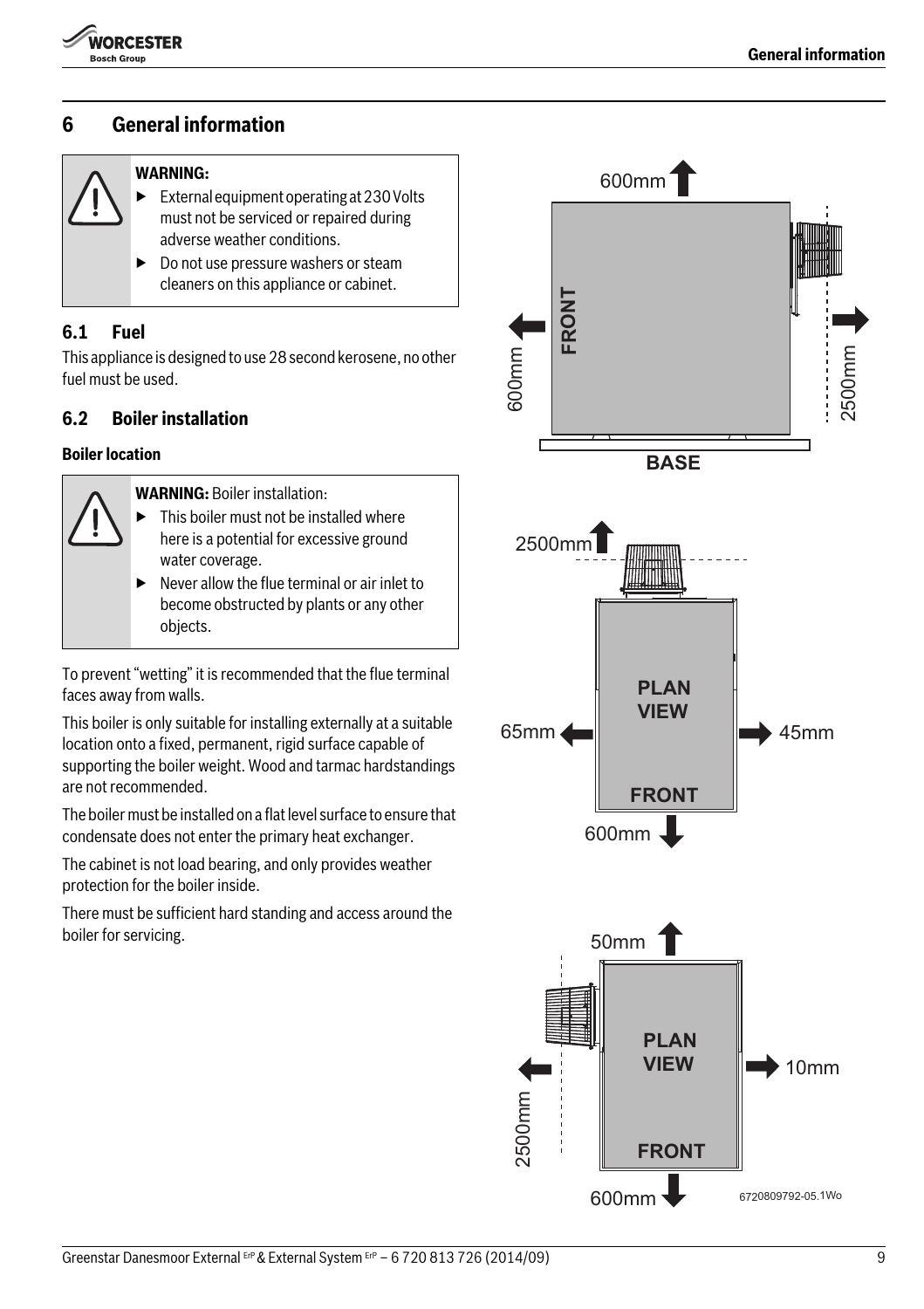## <span id="page-9-0"></span>**6.3 General notes**

To get the best from your boiler, read these instructions carefully.

## **Central heating system**

During the first few hours of operation of the central heating system, check that all radiators are being heated at an even rate. If the top of a radiator is at a lower temperature than the bottom then it should be vented by releasing air through the venting screw at the top of the radiator. Ask your installer to show you how this is done. Repeated venting will reduce the quantity of water in the system and this must be replenished for safe and satisfactory operation of the boiler.

When excessive venting or water leaks are found in the system you must contact a service engineer to inspect the installation and rectify any fault.

Only use additives compatible with the boiler and system. Use of incompatible additives can cause damage and will invalidate the boiler guarantee.

## **Condensate drain**

This is a condensing boiler and the terminal will, at times give out a plume of water vapour. This is quite normal.

The boiler also produces quantities of condensate which is discharged regularly via a pipe to drain.

This pipe must not be blocked or altered in any way.

## **Clearances, see section [6.2](#page-8-2)**

Your installer will have provided adequate space around the boiler for safety and servicing access.

Do not restrict this space with the addition of cupboards, shelves etc. next to the boiler.

## **Room thermostat**

A room temperature controller must be fitted to control the central heating. Refer to instructions supplied with the thermostat for information on siting and setting.

#### **Thermostatic radiator valves**

It is recommended that this type of valve is fitted to all but one of the radiators (or at least those in the sleeping accommodation). The remaining radiator, which must be where the room thermostat is located, should be un-controlled and must be left open.

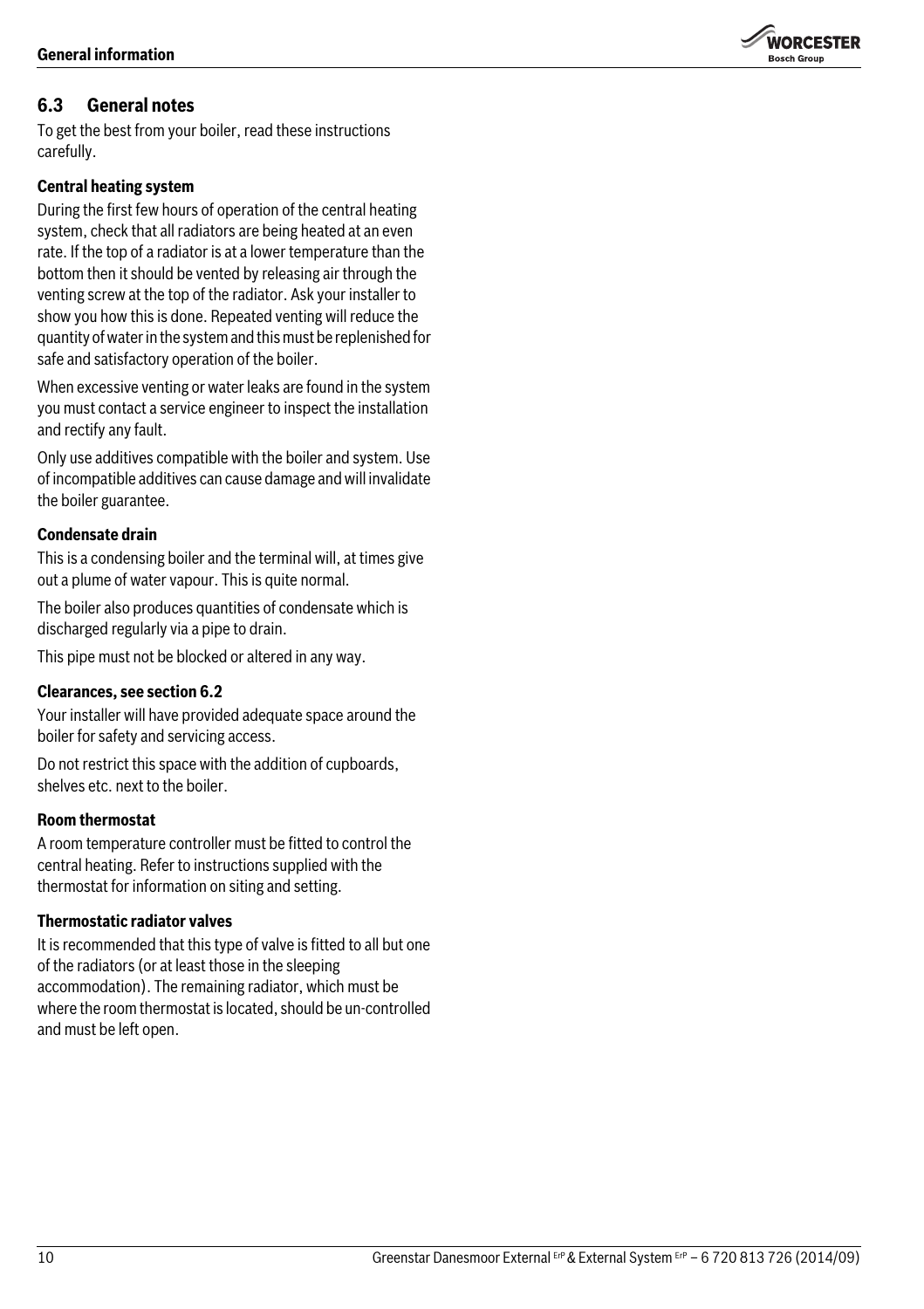

# <span id="page-10-0"></span>**7 Fault finding**

In the event that the appliance stops functioning or does not perform as expected, you can carry out a few simple checks. These checks are some of the most common causes and are listed in the table below. Should the problem persist or if other fault codes are displayed, then it will be necessary to contact Worcester, Bosch Group.

| <b>Problem</b>                             | <b>Cause</b>                                                          | Remedy                                                                                      |
|--------------------------------------------|-----------------------------------------------------------------------|---------------------------------------------------------------------------------------------|
| Desired room                               | Thermostatic radiator valve(s) set too low                            | Increase thermostatic radiator valve setting(s).                                            |
| temperature is not<br>reached              | Temperature control for central heating flow on<br>boiler set too low | Increase central heating flow temperature<br>▶<br>control setting                           |
|                                            | Low temperature setting on the room thermostat                        | Increase settings on room thermostat                                                        |
|                                            | Air trapped in heating system (System model)                          | Bleed radiators and re-pressurise the heating<br>▶<br>system                                |
|                                            | Low system water pressure (System model)                              | Re-pressurise the system, refer to page 8                                                   |
| Desired room<br>temperature is too<br>high | Thermostatic radiator valve(s) are set too high                       | Turn down thermostatic radiator valves/room<br>thermostat                                   |
|                                            | Room thermostat is set too high                                       | Reduce central heating temperature by turning<br>down the Central Heating control on boiler |
| Heating stays on for<br>too long           | Clock is incorrectly set                                              | Check setting and adjust                                                                    |
| Hot water<br>temperature too low           | Temperature set too low on cylinder thermostat<br>control.            | Check setting and adjust                                                                    |
|                                            | Air trapped in heating system (System model)                          | Bleed radiators and re-pressurise the heating<br>system                                     |
|                                            | Low system water pressure (System model)                              | Re-pressurise the system, refer to page 8                                                   |
| Hot water<br>temperature too<br>high       | Temperature set too high on cylinder thermostat<br>control.           | Check setting and adjust<br>▶                                                               |

*Table 2 Fault finding*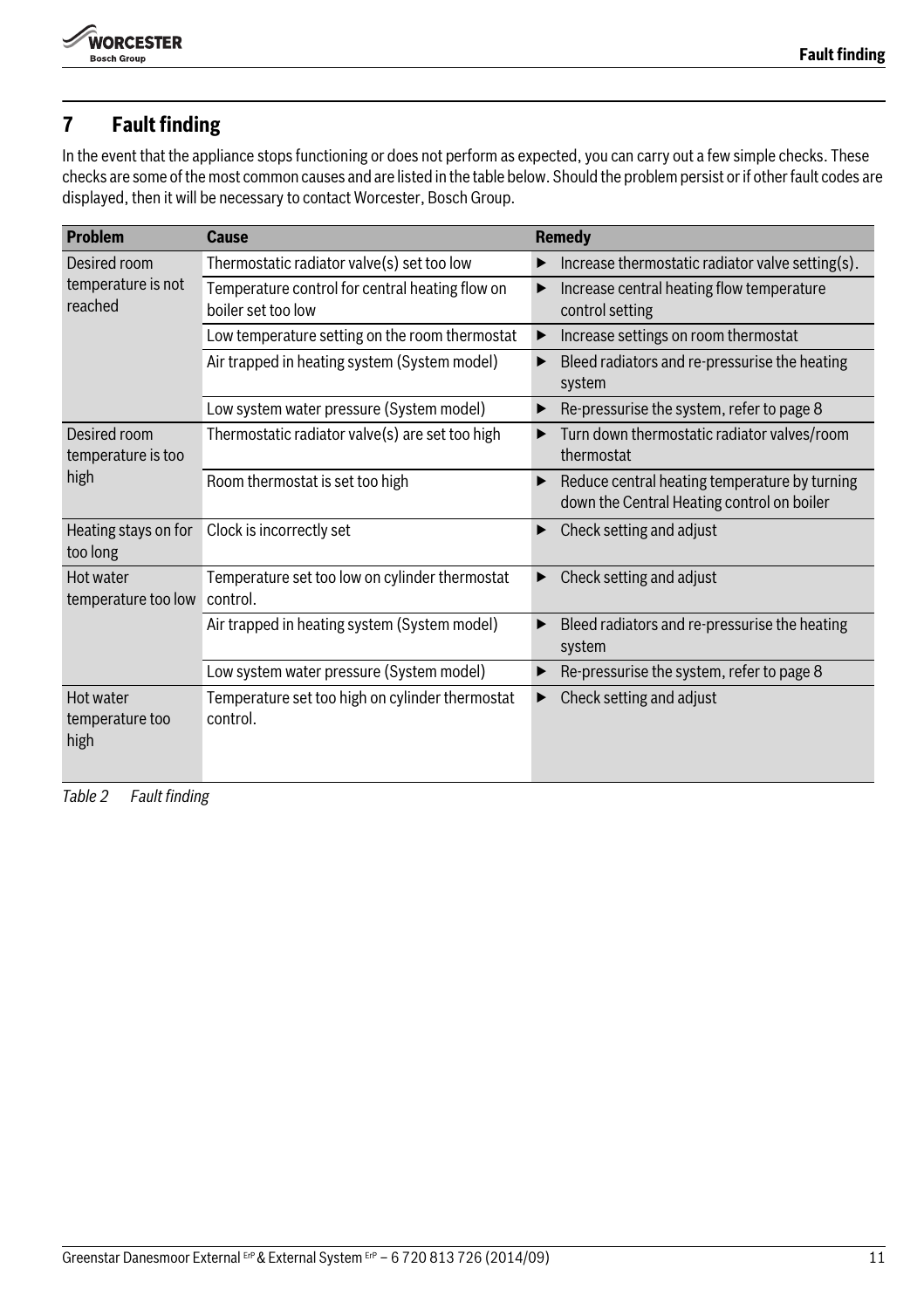

## <span id="page-11-0"></span>**7.1 Fault conditions**

The 'Boiler mode' and 'Lockout' lights can indicate some basic fault conditions:

## 1. **Accessing controls:**

 $\blacktriangleright$  Undo the screws on the bottom of the front panel using the tool provided. The panel can be removed by pulling out at the base and then sliding down to disengage from the lid.

## 2. **Normal operation:**

## **Boiler mode light ON**

The appliance is in boiler mode, with a demand for heat from the controls.

## 3. **Both lights ON:**

## **Boiler not firing**

- $\blacktriangleright$  Check the level in the oil tank.
- $\blacktriangleright$  Press the Reset button (A). The boiler should fire.
- ▶ If there is no response, wait 2 minutes and press the Reset Button (A) again.
- ▶ If Lockout light stays on, do not attempt further resets. Contact your Service Engineer for advice.
- 4. **Boiler mode light ON, lockout light OFF:**

## **Boiler not on - No heating/hot water**

- ▶ Press Reset Button (B), press Reset Button (C) both are below the fascia.
- ▶ If the boiler remains off, contact your Service Engineer for advice.
- ▶ If this fault re-occurs contact your Installer or Service Engineer.
- 5. **Both lights OFF:**

## **Boiler not on - No heating / hot water**

- $\blacktriangleright$  Ensure there is power supply to the boiler.
- $\triangleright$  Check the programmer is set to ON and thermostat is calling for heat.
- $\blacktriangleright$  Ensure that the Service switch is in Boiler mode.
- ▶ If there is power supply to the boiler contact your service engineer for advice.

1. Accessing controls



2. Normal operation



3. Both lights ON



4. Boiler mode light ON, Lockout light OFF



5. Both lights OFF

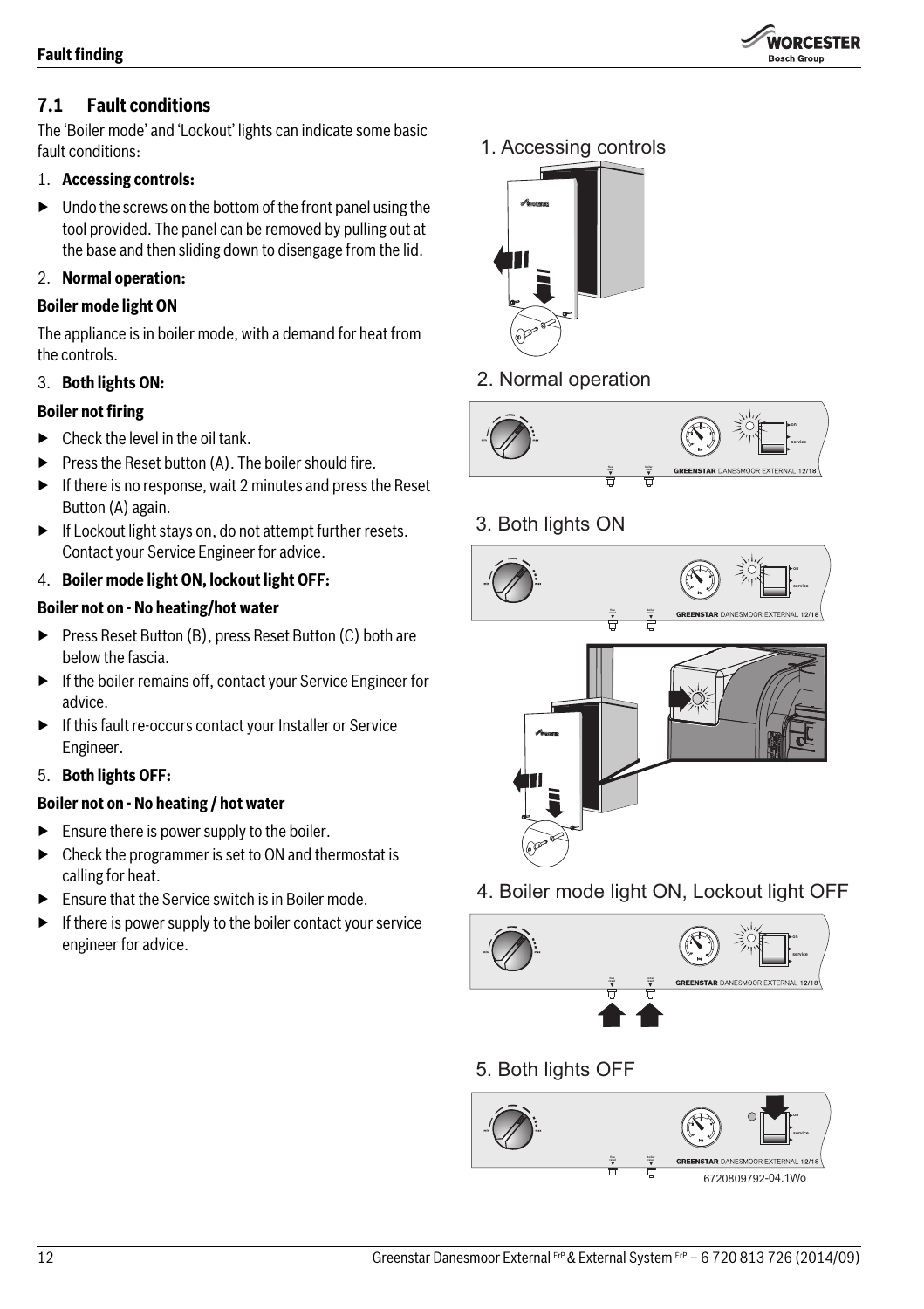

# <span id="page-12-0"></span>**8 Fault or breakdown**

This boiler is supported in mainland UK by Worcester, Bosch Group, part of Bosch Thermotechnology Ltd.

Specialist service engineers are available to attend a breakdown occurring on this appliance.



Invoices for attendance and repair work carried out on this appliance by any third party will not be accepted.

- No charge will be made for parts and/or labour providing: An appliance fault is found and the appliance is within the guarantee period. Reasonable evidence of this must be supplied on request. i.e. the Benchmark Checklist.
- A call-out charge will be made where:
	- The appliance is outside the guarantee period.
	- Evidence cannot be provided that the first year service inspection has been carried out (i.e. an entry in the Benchmark Checklist).
	- Our Field Service Engineer finds no fault with the appliance.
	- The cause of breakdown is misuse or with other parts of your plumbing/heating system, or with equipment not supplied by Worcester, Bosch Group.

## **If the boiler fails to give complete satisfaction, please check the following points before calling for a service engineer:**

- 1. Oil level in the tank
- 2. Power to the boiler
- 3. All control settings

#### **Technical support**



## **No appliance fault is found on over 30% of all service calls.**

In the case of a suspected fault, refer to the fault finding section of this guide.

In the event of a appliance fault or breakdown please contact Worcester, Bosch Group appointments team on 0330 123 9339.

Your advisor will arrange for an engineer to call with the minimum of delay; under normal circumstances this will be from 1 - 3 working days (excluding weekends and bank holidays) for priority breakdown situations (no hot water and/ or heating).

### **Boiler data label**

The data label [1] can be found on the inside of the right hand side panel.

To access first remove the front panel:

▶ Unscrew the two screws on the bottom of the front panel using the tool provided. The panel will drop down and can be carefully removed.

To replace front panel:

 $\blacktriangleright$  Push the front panel up behind the top panel, push in and secure in place with the screws.

(You can record this information on the inside back cover of this manual.)

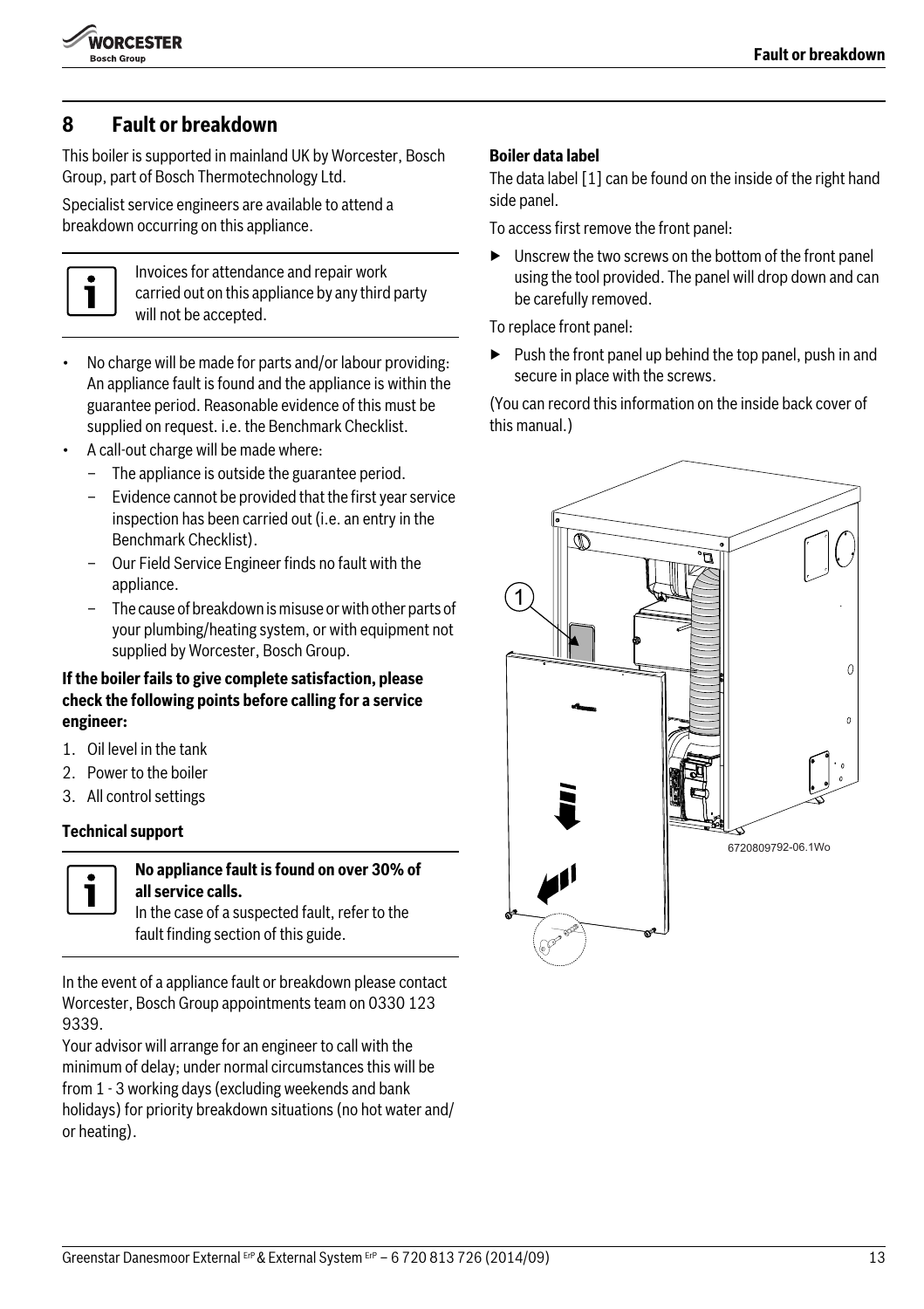# <span id="page-13-0"></span>**9 Energy saving**

## <span id="page-13-1"></span>**9.1 Tips on energy saving**

## **Room thermostats**

Reducing the setting of the room thermostat by 1°C can reduce fuel consumption by up to 10%.

## **New control systems**

Upgrade your heating control system with the latest equipment available. The minimum level of control for a heating system is a programmer, interlocking room thermostat and thermostatic radiator valves.

## **Radiators**

More often than not radiators will be sited underneath a window, so the warm air from the radiator heats the colder incoming air from the window.

The performance of the radiator will be affected if the curtains are allowed to drape over the radiator or shelves are fitted above it.

The positioning of furniture and tables in front of the radiator should also be avoided.

It is advisable to manually adjust all radiator valves every 2-3 months to prevent them from sticking. It is also important that the plastic tops of all valves are always in position and not cracked or damaged to help prevent accidents. Care should be taken when vacuum cleaning carpets to avoid damage to valves and pipework.

The heating system and the outputs of the radiators have been carefully selected by your installer. The temperature obtainable in any given room is dependent on all radiators being operated at the same time. If you decide to turn off radiators in unused rooms, spare bedrooms etc., you may experience slightly lower room temperatures in rooms adjacent to unheated rooms.

#### **Heating economically**

The boiler is designed to provide a high level of comfort while keeping oil consumption and the resulting environmental effect as low as possible.

The central heating control on the boiler should be set as low as possible while still maintaining a comfortable room temperature.

The temperature of each room can be set individually using the thermostatic radiator valves (except the primary room with the room thermostat).

## **Roof insulation**

Around 30% of the heat loss from a property is through the roof. Replace any old insulation with new insulation, preferably to a minimum thickness of 200mm.

**WORCESTER Bosch Group** 

## **Window frames**

Single glazed windows, particularly those with steel frames, can lose a great deal of heat.

Consideration should be given to replacement with uPVC or wooden framed double glazed units.

#### **Curtains**

Lined curtains, or heavier full length curtains can provide excellent insulation. However, always ensure that the curtains do not drape over radiators.

#### **Draughts**

Try to ensure that draughts around doors, windows, letterboxes and keyholes etc., are reduced by using a suitable draught excluder.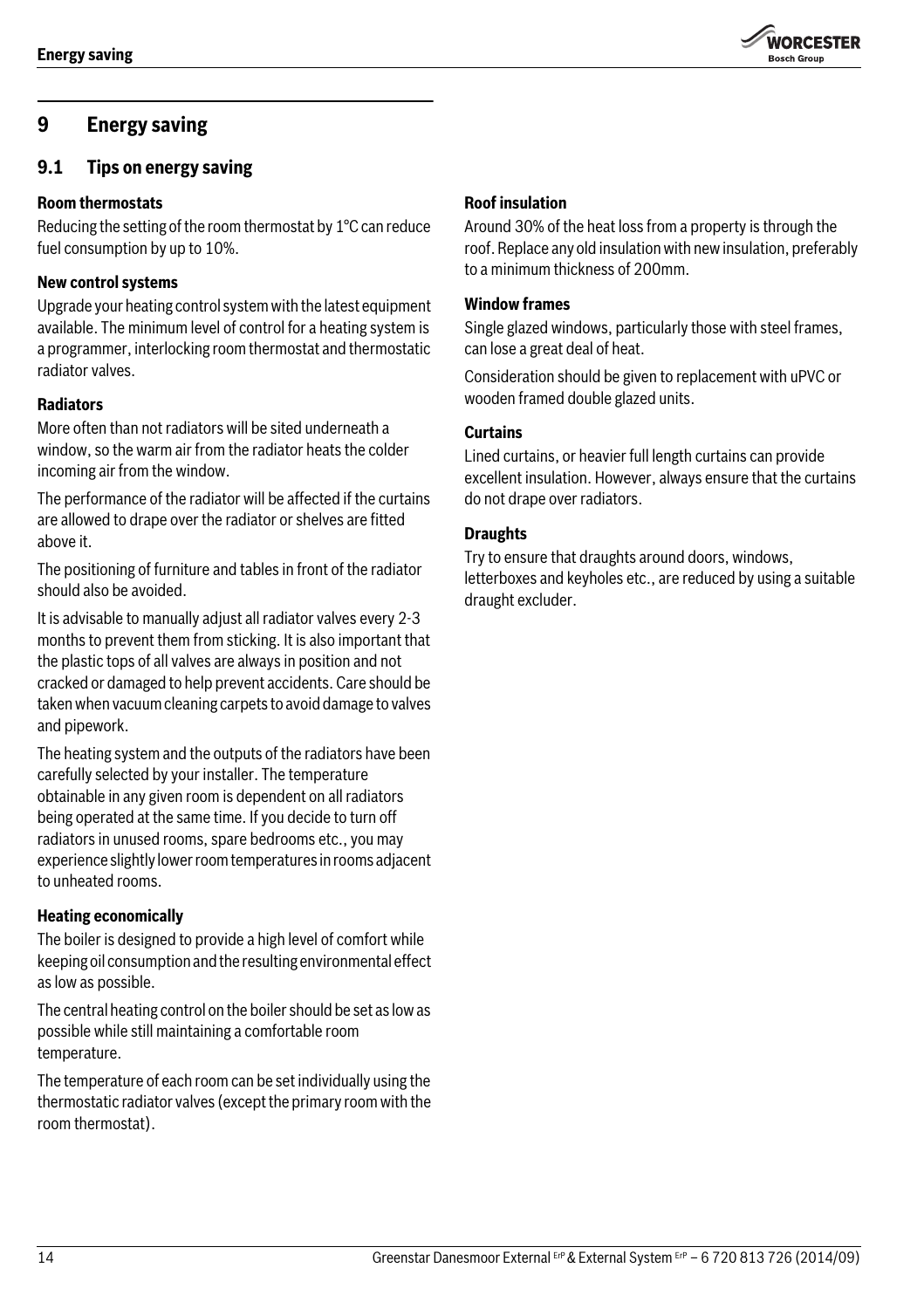# <span id="page-14-0"></span>**10 Your guarantee**

This appliance has a guarantee against faulty materials or workmanship from the date of installation subject to the following terms and conditions:

- During the period of this guarantee any components of appliance which are proven to be faulty or defective in manufacture will be exchanged or repaired free of cha by Bosch Thermotechnology Ltd.
- The householder may be asked to prove the date of installation, that the appliance was correctly commissioned and, where appropriate, the first year's service has been carried out to the satisfaction of Bos Thermotechnology Ltd., when requested. These should be documented as a part of the Benchmark Checklist.
- The appliance has been used only for the normal dom purposes for which it was designed.

This guarantee does not affect your statutory rights.

#### **Guarantee registration**

Your Greenstar appliance carries a guarantee against fault material or manufacturer subject to Terms and Condition To read the full Terms & Conditions please visit us on-line www.worcester-bosch.co.uk/guarantee. The Guarantee Registration form is available on this same page and can b completed and submitted electronically.

Alternatively, please telephone one of our Guarantee Registration advisors on 0330 123 2552.

Your statutory rights are not affected by the manufacturers guarantee.

| of the     |                                                         |  |  |  |
|------------|---------------------------------------------------------|--|--|--|
| n<br>arge  | Serial number*                                          |  |  |  |
|            | Type/size                                               |  |  |  |
| 's<br>sch  | Date of<br>installation                                 |  |  |  |
| ıld be     | Installer details                                       |  |  |  |
| ıestic     |                                                         |  |  |  |
|            |                                                         |  |  |  |
|            |                                                         |  |  |  |
|            |                                                         |  |  |  |
| lty        |                                                         |  |  |  |
| s.<br>at : |                                                         |  |  |  |
|            |                                                         |  |  |  |
| эe         | [*]<br>Refer to the boiler data label inside the casing |  |  |  |

**For you records:**

Model

# <span id="page-14-1"></span>**11 Environment/disposal**

Environmental protection is a fundamental corporate strategy of the Bosch Group.

The quality of our products, their economy and environmental safety are all of equal importance to us and all environmental protection legislation and regulations are strictly observed. We use the best possible technology and materials for protecting the environment taking account of economic considerations.

## **Packaging**

We participate in the recycling programmes of the countries in which our products are sold to ensure optimum recycling. All of our packaging materials are environmentally compatible and can be recycled.